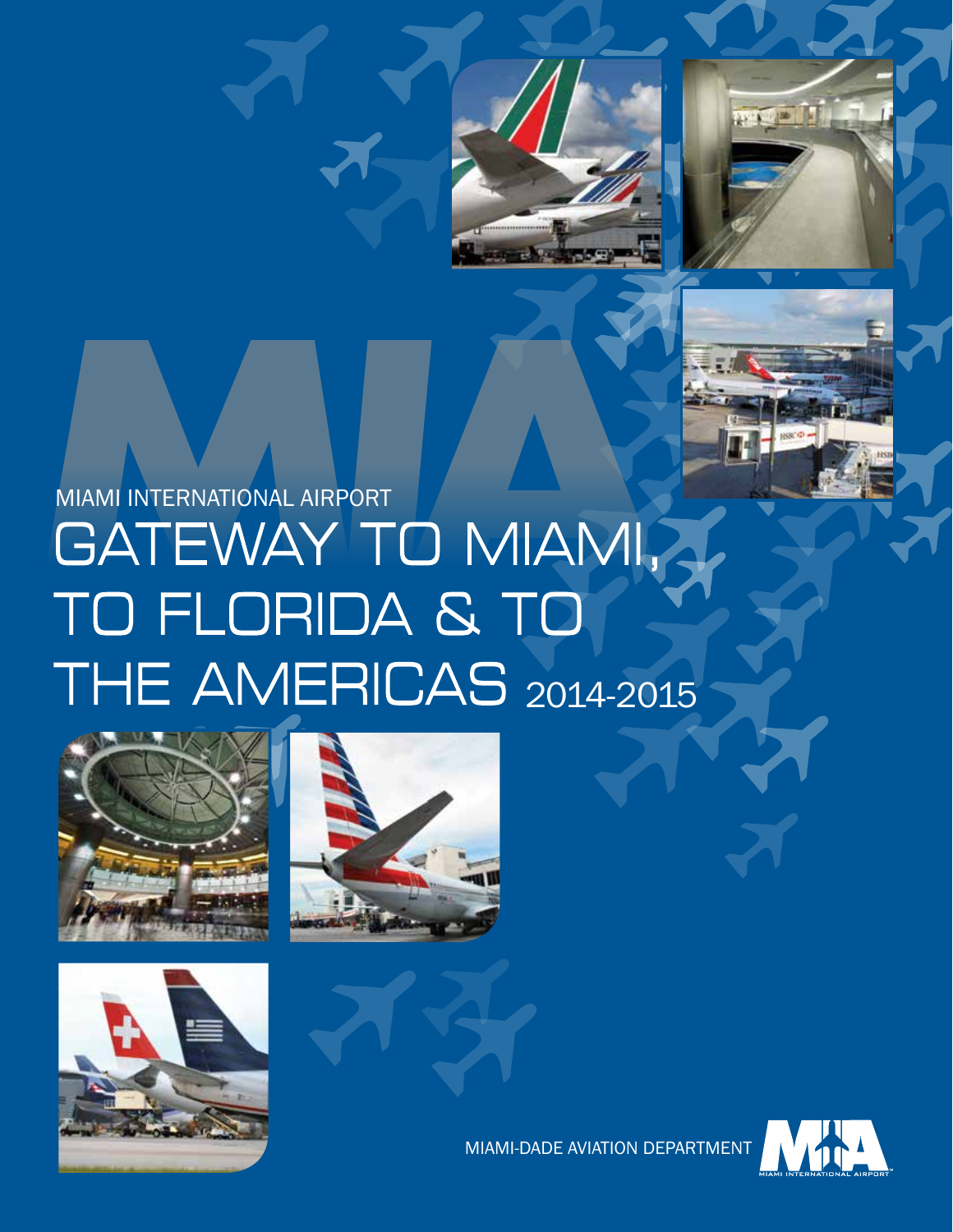# MIA SERVES A LARGE & DIVERSE MARKET

#### THE LOCAL MARKET

Miami International Airport (MIA) serves a population base spanning Miami-Dade, Broward and Palm Beach counties and comprising one of the top ten largest metropolitan areas in the United States with over 5.6 million residents. Miami-Dade County accounts for almost half of the population of Southeast Florida.

#### THE VISITOR MARKET

Miami-Dade attracts nearly 14 million visitors annually, almost half being international. Miami is the second top destination in the USA for international tourists and has consistently ranked among the top five preferred destinations in the USA for international travelers since 1990.

Greater Miami offers exceptional natural assets, including an ideal year-round climate, renowned beaches and world class attractions. Miami offers close proximity to all of the Orlando area tourist attractions as well.

During 2013, Miami's visitor numbers totaled 14.2 million, with a record 7.1 million, or 50% international visitors and 7.1 million, or 50% domestic visitors. 96% of all visitors to Miami arrive by air.

The Port*Miami* is the world's busiest cruise port, with 4 million passengers per year. The world's largest cruise lines are based in Miami. MIA provides the Port*Miami* with over 70% of its passenger base.

#### THE BUSINESS MARKET

With an exceptional international business base, Miami-Dade is the hemispheric center for commerce in the Americas, facilitated by extensive business infrastructure and a multicultural, multilingual population.

Miami excels in international trade and finance and serves as the base for transactions between North America and the world with the Latin American / Caribbean region.

There are over 1,000 multinational corporations in the area, of which more than 600 companies maintain Latin American headquarters.

With the third largest consular corps in the USA, greater Miami has 55 foreign consulates, 30 bi-national chambers of commerce and 18 foreign trade offices.

In international trade finance and investment, Miami has the largest concentration of domestic and international banks south of New York City, with approximately 87 financial institutions and 33 foreign bank agencies.

International trade and logistics is one of Miami's top two leading industries, with MIA's air trade value reaching \$68.5 billion during 2013.

#### MIA RANKINGS AND STATURE

Miami International Airport is the second leading gateway to the USA following New York's JFK Airport.

MIA is the largest gateway to the Latin American / Caribbean region with over 1,120 weekly departures to 70 destinations in the region.

MIA is Florida's busiest airport, and the premier international gateway to Florida, handling nearly 70% of Florida's total international passenger traffic.

With a catchment area that reaches and encompasses Orlando, Miami provides global access for Florida's high and growing population, as well as serving as the entry point for millions of annual visitors and business travelers who choose Florida for leisure and/or business purposes.



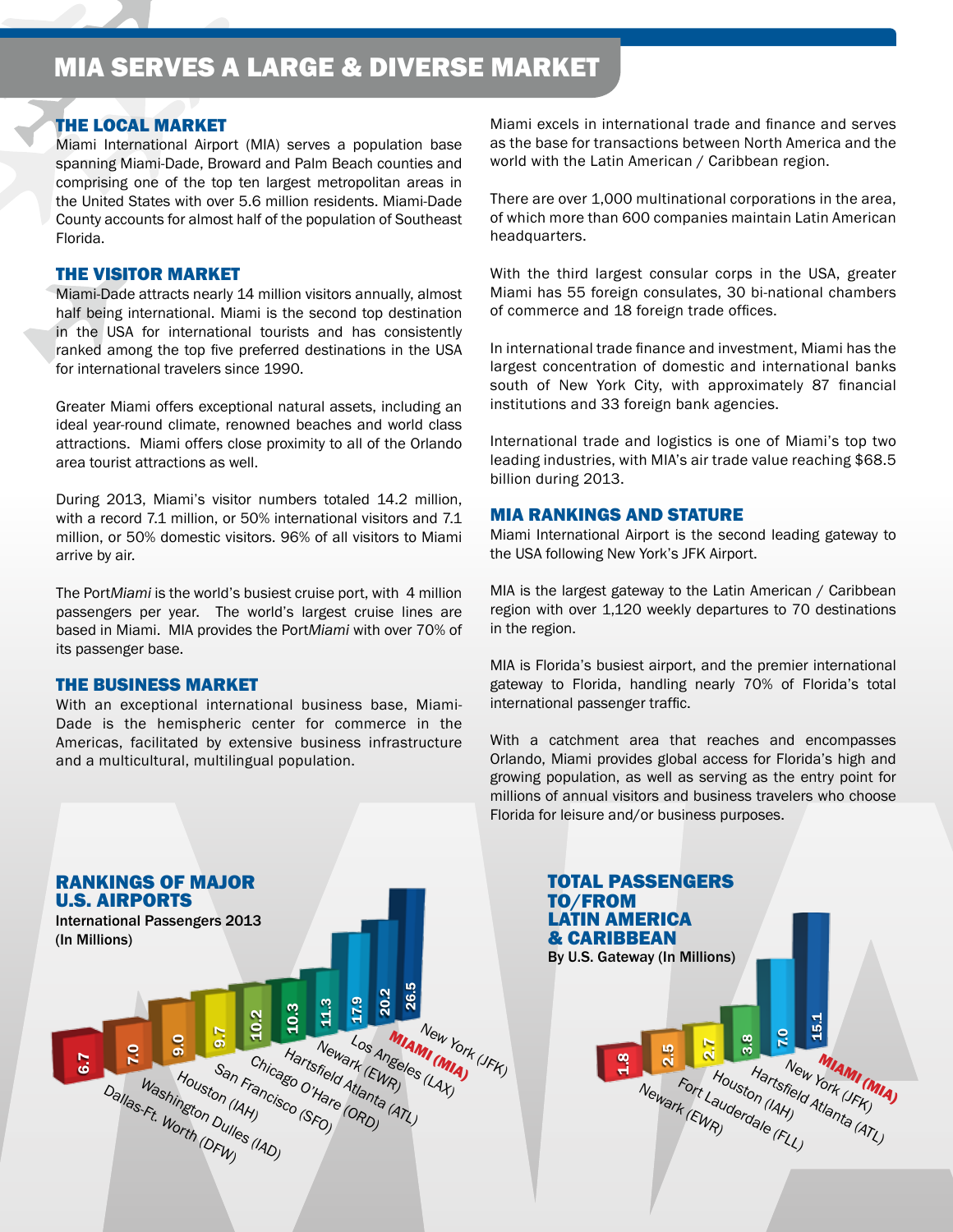# MIA - EXTENSIVE ROUTE NETWORK & LARGE MARKET SHARES

#### MIA AIR SERVICE ATTRIBUTES

MIA offers an extensive air service network stretching to nearly 150 destinations on four continents. Air service is provided by a total of 76 scheduled and 20 charter carriers.

During 2013, MIA set a new all-time record for annual passenger traffic with 40.5 million passengers, an increase of 3% over 2012. Of the total passengers that traveled through MIA 20.2 million, or 50% were international, and 20.4 million, or 50% were domestic. MIA maintains one of the highest international to domestic passenger ratios of any US airport.

MIA supports multiple airline and multiple daily frequencies to virtually every capital and secondary city / business center in the Latin American / Caribbean region.

During 2013, MIA handled 49% of the U.S. - South American passenger market, 26% of U.S. - Central American and 27% of the U.S. - Caribbean passenger markets. MIA is the largest connecting point for flights between the Americas, and for flights between the Americas and Europe.

TALLAHASSEE

**TAMPA** 

JACKSONVILLE

ORLANDO

WEST PALM BEACH FT. LAUDERDALE

MIAMI

**Condary Catchment Area** 

### MIA PASSENGER CATCHMENT AREAS



#### MIA TOP MARKETS & TOTAL PASSENGERS YEAR 2013

| <b>DOMESTIC</b>                  |           |  |
|----------------------------------|-----------|--|
| <b>New York, New York</b>        | 3,139,328 |  |
| Atlanta, Georgia                 | 1,491,606 |  |
| Dallas/Ft. Worth, Texas          | 1,103,819 |  |
| Los Angeles, California          | 1,069,126 |  |
| Washington, DC                   | 1,051,076 |  |
| Chicago, Illinois                | 1,039,223 |  |
| Orlando, Florida                 | 978,909   |  |
| San Juan, Puerto Rico            | 784,305   |  |
| <b>Boston, Massachusetts</b>     | 755,185   |  |
| Charlotte, North Carolina        | 753,566   |  |
| Houston, Texas                   | 688,220   |  |
| Philadelphia, Pennsylvania       | 560,323   |  |
| Tampa, Florida                   | 499.111   |  |
| Las Vegas, Nevada                | 396,255   |  |
| San Francisco, California        | 376,696   |  |
| Detroit, Michigan                | 329,888   |  |
| St. Thomas, U.S. Virgin Islands  | 324,724   |  |
| New Orleans, Louisiana           | 294.563   |  |
| Raleigh / Durham, North Carolina | 264,177   |  |
| <b>Baltimore, Maryland</b>       | 250,562   |  |
| Denver, Colorado                 | 220,079   |  |
| Minneapolis, Minnesota           | 219,064   |  |
| St. Louis, Missouri              | 194.164   |  |
| Jacksonville, Florida            | 157,126   |  |
| <b>Key West, Florida</b>         | 141,857   |  |

| <b>INTERNATIONAL</b>       |           |  |
|----------------------------|-----------|--|
| <b>Brazil</b>              | 1,963,718 |  |
| Colombia                   | 1.258.184 |  |
| Mexico                     | 1,249,545 |  |
| Venezuela                  | 1,080,738 |  |
| <b>Dominican Republic</b>  | 1,049,061 |  |
| <b>United Kingdom</b>      | 974,569   |  |
| Canada                     | 840,020   |  |
| Argentina                  | 764,569   |  |
| Peru                       | 688,334   |  |
| Panama                     | 678,181   |  |
| Cuba                       | 672,123   |  |
| Ecuador                    | 592,096   |  |
| Germany                    | 579,959   |  |
| <b>Bahamas</b>             | 566,422   |  |
| Spain                      | 562,155   |  |
| Jamaica                    | 551,642   |  |
| Haiti                      | 510,866   |  |
| Costa Rica                 | 496,054   |  |
| Chile                      | 411,848   |  |
| <b>France</b>              | 402,538   |  |
| <b>Trinidad and Tobago</b> | 342,924   |  |
| Nicaragua                  | 339,942   |  |
| <b>Cayman Islands</b>      | 335,148   |  |
| <b>Honduras</b>            | 324,229   |  |
| Curacao                    | 319,187   |  |

Florida International Passengers by Airport Year Ending December 2013

FT. MYERS



| MIA           | 20,274,061 |
|---------------|------------|
| MCO           | 3,903,438  |
| FLL           | 3,735,763  |
| <b>Others</b> | 1,413,661  |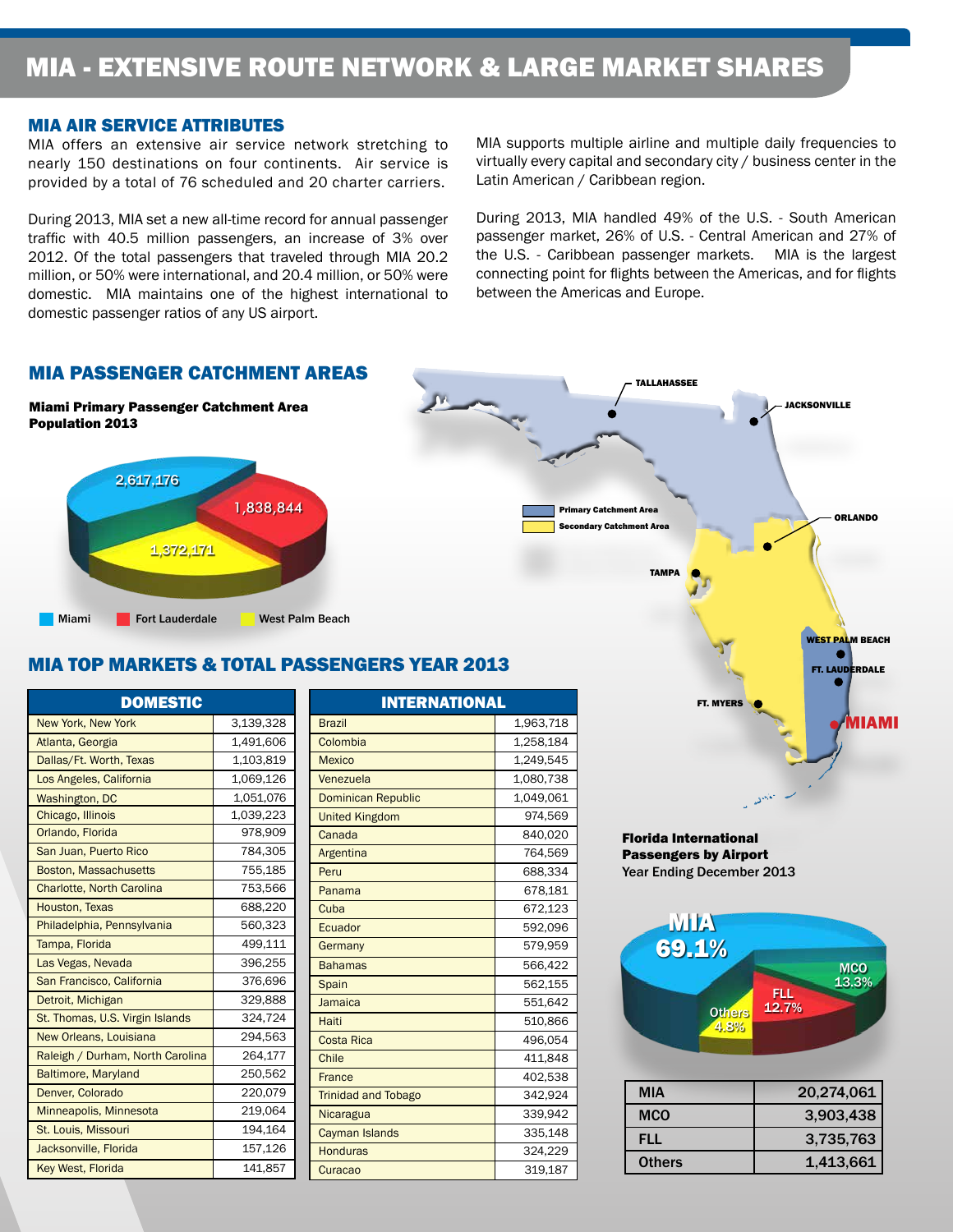# WELCOME TO THE NEW MIA







#### MIA PASSENGER FACILITIES

MIA has recently completed its \$6.4 billion Capital Improvements Program (CIP). The CIP includes an expanded and efficient airfield with four runways and several new taxiways, expanded passenger parking facilities, a central collection plaza, additional lanes at upper/lower terminal drives, and enhanced connections to the surrounding expressways and the new Rental Car Center (RCC).

The CIP's largest components are the new South and North Terminals. Combined, the new terminals add over 4 million square feet to MIA's prior 3.5 million square feet of terminal area space. Terminal expansion has increased gates by 23% and there are now 29 more gates with international and domestic capability. Concession space for passengers has increased 134%.

#### SOUTH TERMINAL

The South Terminal includes Concourse H and Concourse J, and provides the following amenities:

- An additional 1.7 million square feet to MIA.
- 28 gates and three checkpoints.
- A new Federal Inspection Facility able to process 2,000 passengers per hour and offers both *Global Entry* kiosks and automated passport control (APC) kiosks.
- 60,000 square feet of concession space, including 61 food and beverage, retail and duty-free shops.

#### NORTH TERMINAL

The North Terminal encompasses more than 3.8 million square feet. This project provides extensive new facilities and conveniences, including:

- A new 48-gate facility, linear Terminal over 1.3 miles in length, capable of accommodating fully independent domestic and international arrivals at each gate.
- An attached Regional Commuter facility, complete with 2 contact gates and 12 regional boarding gates, plus 9 hardstands.
- A new 400,000 square foot Federal Inspection Facility with 72 check lanes capable of processing more than 2,000 passengers per hour and offers both *Global Entry* kiosks and automated passport control (APC) kiosks.
- An automated people mover moving 9,000 passengers per hour with four stations conveniently located from east (gate D-1) to west (gate D-60).
- A gate delivery automatic Baggage Handling System (BHS) with over 12 miles of conveyors with a capacity to process 6,400 bags per hour.
- 166,922 square feet of concession space, including 118 food and beverage, retail and duty-free shops.
- American Airlines, American Eagle and *oneworld* Alliance airlines are located in the North Terminal.



MIAMI-DADE AVIATION DEPARTMENT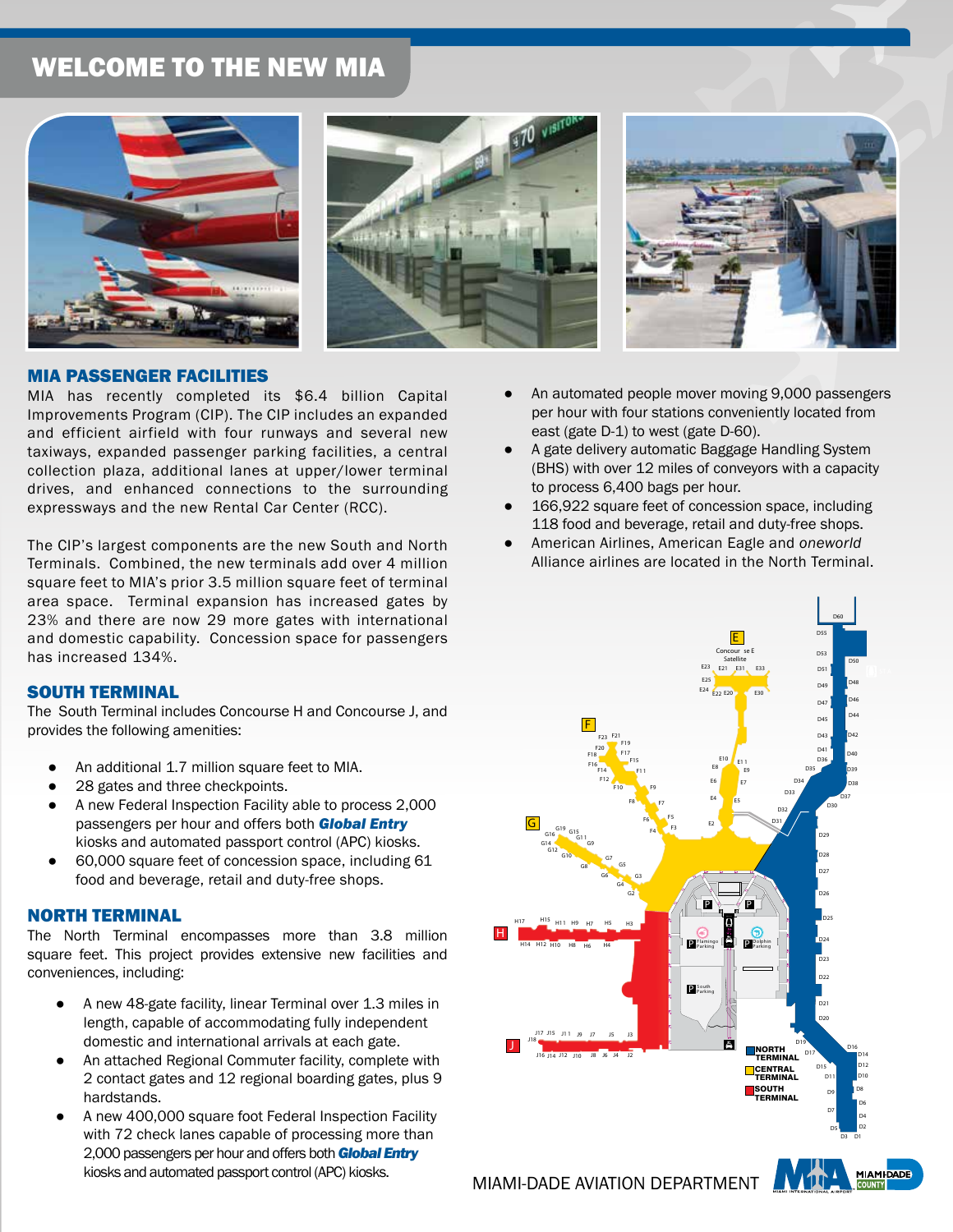## MIA-NEW ACCESS, EFFICIENCIES & INTERMODAL TRANSPORT

#### CENTRAL BOULEVARD

The Central Boulevard Widening Project, which the Miami-Dade Expressway Authority began in April 2010, will separate commercial and passenger traffic at MIA's main roadway entrance with the introduction of new service roads for commercial vehicles. The project also features new digital way-finding signage and is scheduled for completion towards the end of 2014.



The MIA Mover connects the MIA terminals to the Rental Car Center (RCC) facility.

#### The RCC features 16 car rental agencies, and inventory of 6,500 rental cars and serves 28,000 customers daily.

#### INTERMODAL CONNECTIONS

The MIA Mover, a 1.25-mile people mover system opened in September 2011 to connect MIA to the Miami Rental Car Center, and was the first milestone of the Florida Department of Transportation's Miami Intermodal Center (MIC) project. AirportLink, a 2.4-mile extension from the MIC to Miami-Dade Transit's Metrorail system, opened in summer 2012. The MIC's 16.5-acre Miami Central Station, which broke ground in September 2011, is scheduled to be completed towards the end of 2014 as Miami-Dade County's first ground transportation hub, providing passengers connections to services such as: the County's Metrobus system; Tri-Rail; Amtrak; Greyhound; taxi; and other private transportation.





MetroRail connects MIA with points north, south and the Downtown areas of Miami.